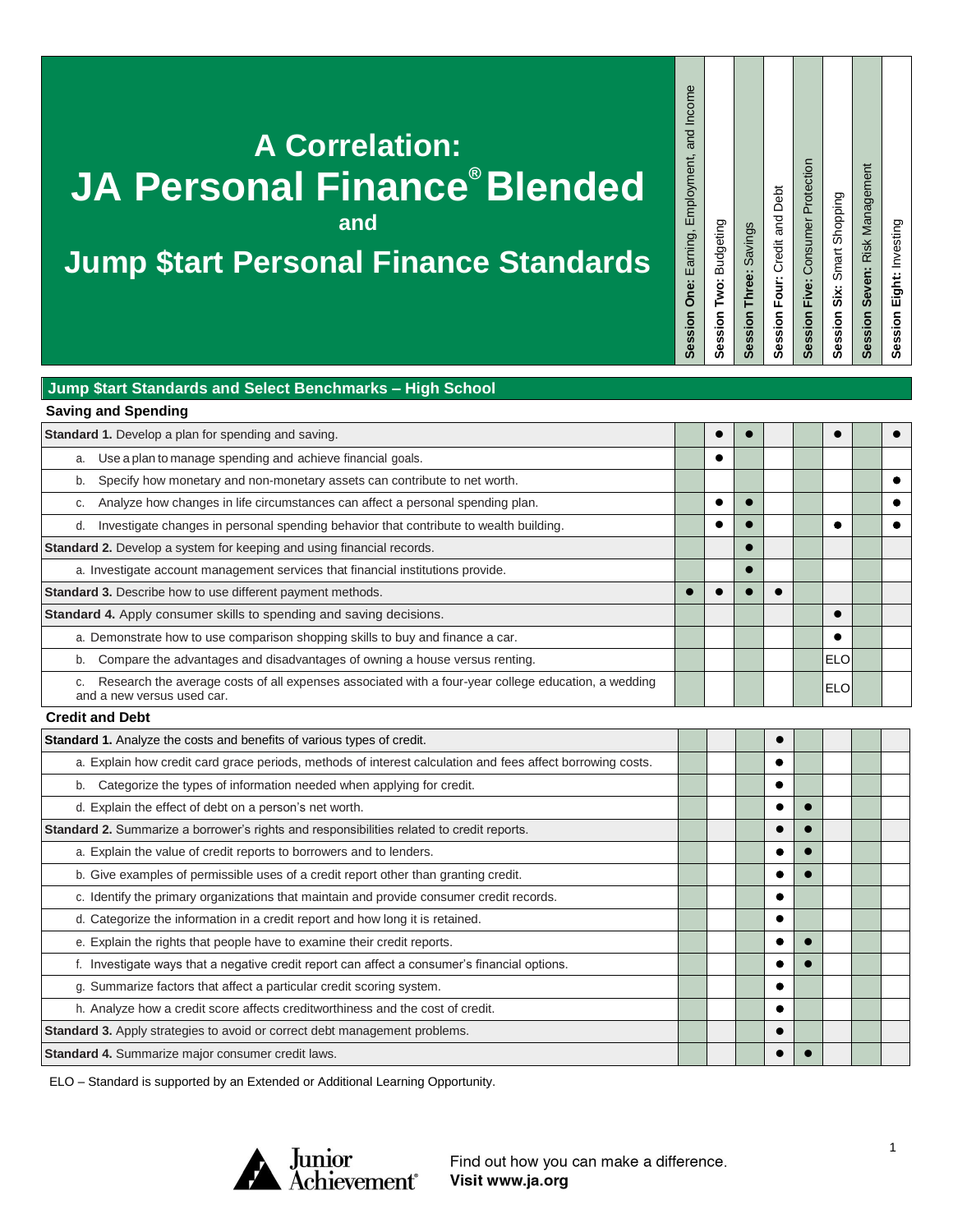## **A Correlation: JA Personal Finance® Blended and**

## **Jump \$tart Personal Finance Standards**

Session Five: Consumer Protection **Session Five:** Consumer Protection Session Four: Credit and Debt **Session Four:** Credit and Debt Session Three: Savings **Session Three:** Savings

**Session Six:** Smart Shopping

Session Six: Smart Shopping

**Session Seven:** Risk Management

Session Seven: Risk Management

**Session Eight:** Investing

Session Eight: Investing

**Session One:** Earning, Employment, and Income

Session One: Earning, Employment, and Income

**Session Two:** Budgeting

Session Two: Budgeting

| <b>Employment and Income</b>                                                                                                                                                |           |  |  |           |           |
|-----------------------------------------------------------------------------------------------------------------------------------------------------------------------------|-----------|--|--|-----------|-----------|
| Standard 1. Explore job and career options.                                                                                                                                 |           |  |  |           |           |
| a. Analyze how economic and other conditions can affect income and career opportunities and the need for<br>lifelong training and education                                 |           |  |  |           |           |
| b. Outline a career plan that aligns with personal interests, financial goals and desired lifestyle.                                                                        |           |  |  |           |           |
| Standard 2. Compare sources of personal income and compensation.                                                                                                            |           |  |  |           |           |
| a. Analyze the monetary and non-monetary value of employee benefits in addition to wages and salaries.                                                                      |           |  |  |           |           |
| <b>Standard 3.</b> Analyze factors that affect net income.                                                                                                                  |           |  |  |           |           |
| Investing                                                                                                                                                                   |           |  |  |           |           |
| <b>Standard 1.</b> Explain how investing may build wealth and help meet financial goals.                                                                                    |           |  |  |           |           |
| a. Compare strategies for investing as part of a comprehensive financial plan.                                                                                              |           |  |  |           |           |
| b. Describe the importance of various sources of income in retirement, including Social Security, employer-<br>sponsored retirement savings plans and personal investments. |           |  |  |           |           |
| c. Illustrate how the concept of the time value of money applies to retirement planning.                                                                                    |           |  |  |           |           |
| d. Compare the consequences of delaying investment for retirement and benefits of investing early.                                                                          |           |  |  |           |           |
| <b>Standard 2.</b> Evaluate investment alternatives.                                                                                                                        |           |  |  |           |           |
| Standard 3. Demonstrate how to buy and sell investments.                                                                                                                    |           |  |  |           | $\bullet$ |
| Standard 4. Investigate how agencies protect investors and regulate financial markets and products.                                                                         |           |  |  |           |           |
| <b>Risk Management and Insurance</b>                                                                                                                                        |           |  |  |           |           |
| <b>Standard 1.</b> Identify common types of risks and basic risk management methods.                                                                                        |           |  |  |           |           |
| a. Recommend insurance for the types of risks that young adults might face.                                                                                                 |           |  |  |           |           |
| Standard 2. Justify reasons to use property and liability insurance.                                                                                                        |           |  |  |           |           |
| <b>Financial Decision Making</b>                                                                                                                                            |           |  |  |           |           |
| Standard 1. Recognize the responsibilities associated with personal financial decisions.                                                                                    | $\bullet$ |  |  | $\bullet$ |           |
| a. Discuss how individual responsibility for financial well-being will change over a lifetime with changing life<br>circumstances.                                          |           |  |  |           |           |
| b. Consider how personal finance decisions might affect others.                                                                                                             |           |  |  |           |           |

| b. Consider how personal finance decisions might affect others.                                                                              |  |  |            |  |  |
|----------------------------------------------------------------------------------------------------------------------------------------------|--|--|------------|--|--|
| c. Develop a definition of wealth based on personal values, priorities and goals.                                                            |  |  |            |  |  |
| <b>Standard 2.</b> Use reliable resources when making financial decisions.                                                                   |  |  |            |  |  |
| Standard 3. Summarize major consumer protection laws.                                                                                        |  |  |            |  |  |
| a. Match state and federal consumer protection laws to descriptions of the issues that they address and the<br>safeguards that they provide. |  |  | <b>ELO</b> |  |  |
| b. Research where to find credible sources of up-to- date information about consumer rights and<br>responsibilities.                         |  |  | <b>ELO</b> |  |  |



Find out how you can make a difference. Visit www.ja.org